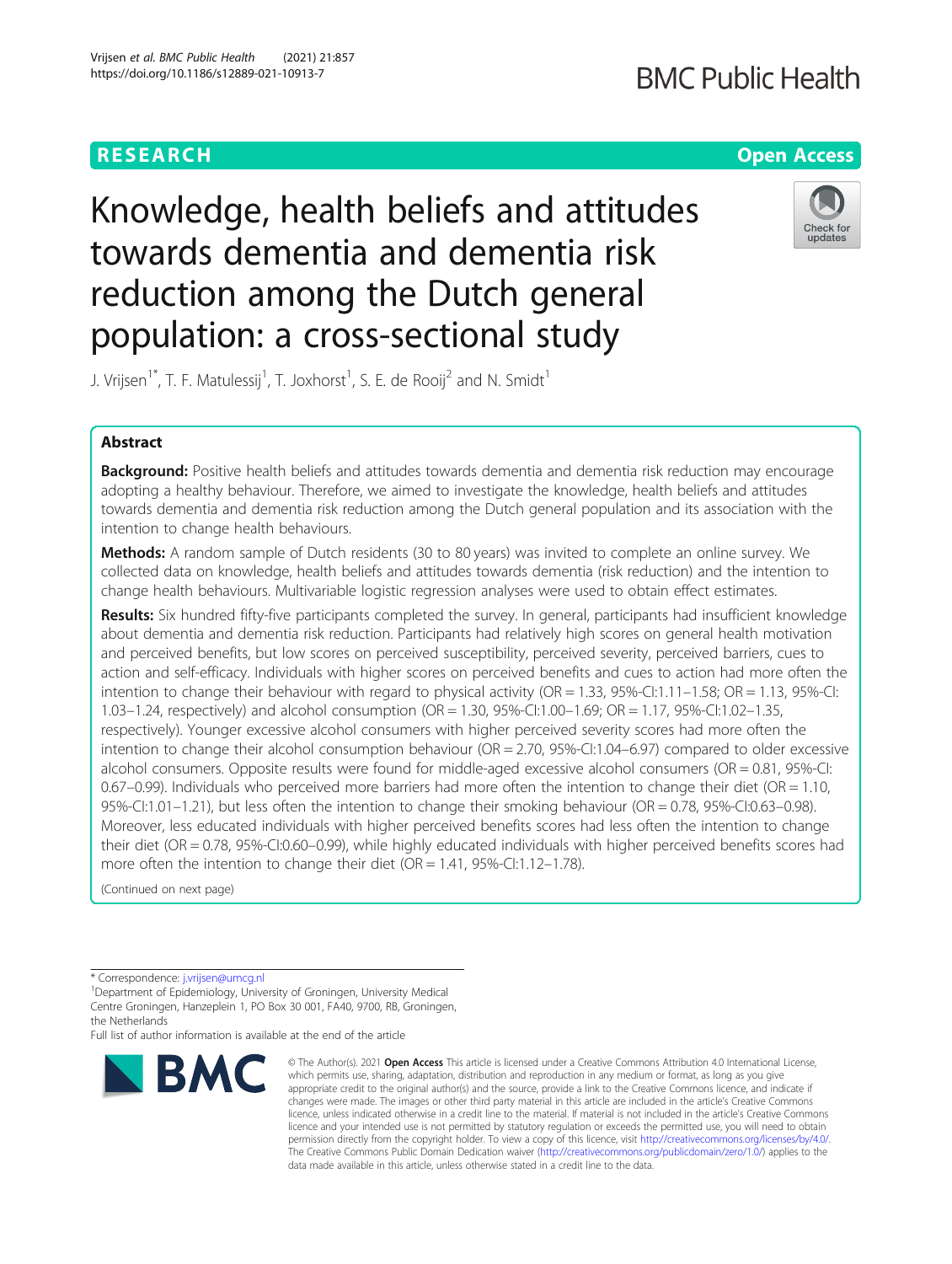### (Continued from previous page)

**Conclusions:** The knowledge, beliefs and attitudes towards dementia and dementia risk reduction among the Dutch general population is insufficient to support dementia risk reduction. More education about dementia and dementia risk reduction is needed to improve health beliefs and attitudes towards dementia and dementia risk reduction in order to change health behaviour.

Keywords: Dementia, Knowledge, Health beliefs, Risk reduction behaviour, Survey

### Introduction

Dementia is one of the fastest growing health problems in the world. Currently, around 50 million people are living with dementia worldwide and due to the aging population this number will increase to an imposing 152 million in 2050 [[1\]](#page-10-0). Also in the Netherlands, it is expected that the number of people suffering from dementia will increase from 280,000 people in 2018 to more than 620,000 in 2050 [\[2](#page-10-0)]. However, delaying the onset or progression of dementia could help to tackle these increasing prevalence rates. Therefore, the World Health Organization set up a global action plan which includes multiple actions such as making dementia a public health priority worldwide, increase dementia awareness and reduce the risk of dementia [\[3](#page-10-0)].

Livingston et al.(2020) found that 40% of all dementia cases worldwide are attributable to 12 modifiable risk factors, including less education, hearing loss, midlife hypertension, midlife obesity, smoking, depression, physical inactivity, diabetes, low social contact, excessive alcohol consumption, traumatic brain injury, and air pollution [\[4](#page-10-0), [5](#page-10-0)]. However, despite the large potential for prevention, previous research showed that most people have little knowledge of these modifiable risk factors and the possibility to reduce their risk of dementia [\[6](#page-10-0)–[8](#page-10-0)]. Furthermore, changing health behaviour is difficult and complex [\[9](#page-10-0)].

A number of health behaviour models were developed in order to understand health behaviour and the determinants of health behaviour change (e.g., health belief model (HBM), Trans Theoretical Model) [[10](#page-10-0), [11](#page-10-0)]. Subsequently, these models contributed to the development of the Integrated Change model, which assumes that the process of health behaviour change can be distinguished in three phases: 1) Awareness, 2) Motivation and 3) Action [\[12,](#page-10-0) [13\]](#page-10-0). In the first phase, individuals need to become aware of their unhealthy behaviours, where important factors are derived from the HBM, such as an individual's subjective risk assessment of getting a condition, how serious this condition and its consequences are and cues to action [[10\]](#page-10-0). In the motivation phase, individuals need to become motivated to change health behaviour, where factors as the perceived benefits of health behaviour change, social influence and the confidence in being able to perform the desired behaviour are

important. Subsequently, an intention to change health behaviour is formed  $[11]$  $[11]$  $[11]$ . In the last phase, depending on the perceived barriers, this intention to change health behaviour is leading to actual health behaviour change by conducting preparatory actions [\[12,](#page-10-0) [13\]](#page-10-0).

Two studies examined the health beliefs and attitudes towards dementia (risk reduction) using the Motivation to Change Lifestyle and Health Behaviours for Dementia Risk Reduction (MCLHB-DRR) scale among the Australian (50 years and older) and Turkish (40 years and older) population [[14](#page-10-0), [15\]](#page-10-0). Akyol et al. (2020) found that males had lower perceived severity and cues to action scores and higher perceived barriers scores compared to females. Older individuals had lower perceived benefits, cues to action and self-efficacy scores compared to younger individuals. Furthermore, less educated individuals had lower perceived benefits and self-efficacy scores and higher perceived barriers scores [[15\]](#page-10-0). However, Kim et al. (2014) only found significant age differences in males, but not in females [\[14\]](#page-10-0). Furthermore, a few studies conducted in Australia and the United States of America investigated how these health beliefs influence the intention to engage in dementia risk reduction behaviours and showed that age, perceived benefits and barriers, self-efficacy and knowledge about dementia risk reduction are associated with the intention to adopt a healthy lifestyle for dementia risk reduction in general [[16,](#page-10-0) [17\]](#page-10-0).

To our knowledge, no research is conducted to examine the knowledge, health beliefs and attitudes towards dementia (risk reduction) in the Netherlands and its association with the intention to change individual health behaviours. Therefore, the aim of this study was firstly, to investigate the knowledge, health beliefs and attitudes towards dementia (risk reduction) among the Dutch general population, secondly to what extent the knowledge, health beliefs and attitudes differ between demographic subgroups and finally, to investigate the association between these determinants and the intention to change health behaviours.

### Method

### Study design and participants recruitment

This cross-sectional study was conducted from July to September 2018. The study population consisted of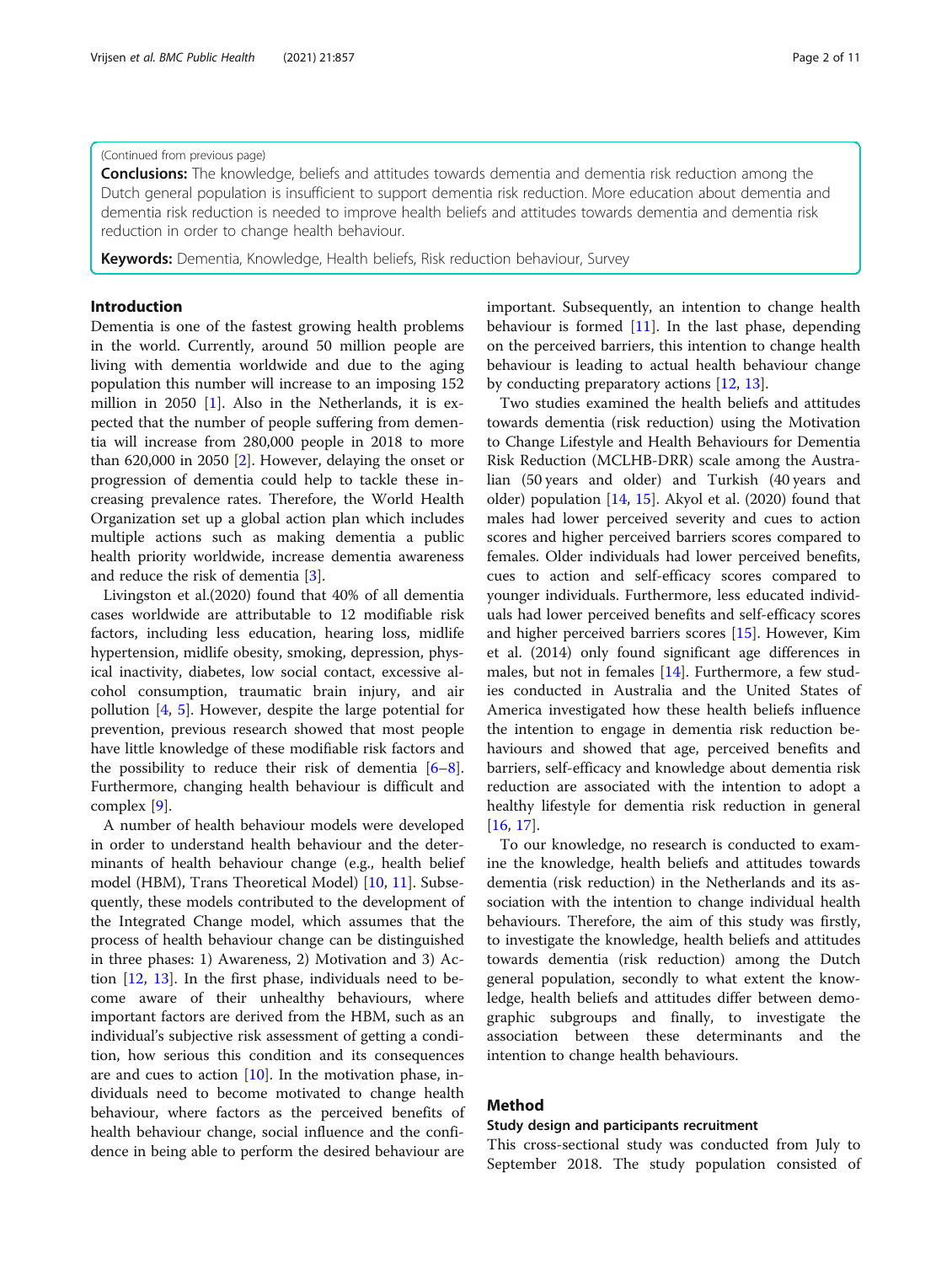residents of the municipality of Groningen aged between 30 and 80 years. A random sample of 4500 residents stratified for age (30–39, 40–49, 50–59, 60–69 and 70– 80 years old) and gender (for each strata, 450 males and 450 females) were randomly selected by the municipality of Groningen, taken a response rate of 12% into account. This enables us to obtain a sample that represents the entire population being studied, making sure that each subgroup is represented in the study. The selected 4500 residents were invited by a letter, which included a web address giving access to the online survey 'Lifestyle and dementia'. As the questionnaire was in Dutch, participants were required to be able to read the Dutch language. This study was assessed and approved by the Medical Ethical Committee of the University Medical Centre Groningen (METc2018/123). All participants provided informed consent. All methods were performed in accordance with the Declaration of Helsinki.

### Data collection

### Knowledge about dementia risk reduction

For the assessment of the knowledge regarding dementia (risk reduction), the Dementia Knowledge Assessment Scale (DKAS) was included in the survey [\[18](#page-10-0)]. The original DKAS scale consists of 25 items covering four subscales: Causes and Characteristics (7 items), Communication and Behaviour (6 items), Care Considerations (6 items) and Risk Factors and Health Promotion (6 items) [\[18\]](#page-10-0). We translated the original DKAS scale into the Dutch language using the method of Beaton et al. (2000) [\[19](#page-10-0)], and subsequently investigated the validity of the Dutch version of the DKAS. After crosscultural validation, the Dutch version of the DKAS scale showed not to be valid to measure the knowledge about dementia in the Dutch general population (see Additional file [1:](#page-9-0) Appendix 1). Therefore, we decided to only use the individual items of the DKAS with good face and content validity that are quite similar to the items used in previous studies [\[20](#page-10-0), [21](#page-10-0)].

### Health beliefs and attitudes towards dementia risk reduction

For the assessment of health beliefs and attitudes towards dementia (risk reduction), the Dutch version of the MCLHB-DRR scale was used [\[22](#page-10-0)]. The original MCLHB-DRR scale was developed by Kim et al.(2014) [[14\]](#page-10-0), which was translated into Dutch and crossculturally validated by Joxhorst et al.(2020) [[22\]](#page-10-0). The Dutch version of the MCLHB-DRR consists of 23 items reflecting 7 subscales, namely perceived susceptibility (3 items), perceived severity (5 items), perceived benefits (2 items), perceived barriers (4 items), cues to action (4 items), general health motivation (3 items) and selfefficacy (2 items). The items are rated on a 5-point Likert scale from strongly disagree (1 point) to strongly agree (5 points). Higher subscale scores indicate more positive beliefs and attitudes towards changing health behaviour for dementia risk reduction. To enable a straightforward interpretation and comparison between subscales with different number of items, subscale scores were also transformed to a 100-point scale.

#### Intention to change health behaviours

To assess the intention to change health behaviouralrelated risk factors for dementia (e.g., physical inactivity, poor-to-moderate adherence to a Mediterranean diet, excessive alcohol consumption and smoking), participants were asked to indicate their 'stage of change' for each risk factor, separately. The stages of change were determined by the question "Which statement fits best for you?", where each answer option reflects one of the following stages of change: pre-contemplation, contemplation, preparation, action or maintenance [\[11](#page-10-0)]. Subsequently, participants were divided into two groups based on the stages of change. Participants who had the intention to change had indicated that they are in the contemplation (i.e., aware of unhealthy behaviour and planning to change in the coming 6 months) or the preparation (i.e., planning preparatory actions for health behaviour change in the next 30 days) stage. Participants who had no intention to change had indicated to be in the pre-contemplation (i.e., no intention to change health behaviour), action (i.e., changed health behaviour in the last 6 months) or maintenance (i.e., maintained improved health behaviour for more than 6 months) stage. This classification was made since participants could indicate that they are in the maintenance or action group, despite still not adhering to a healthy lifestyle according to the guidelines [[23](#page-10-0)–[25](#page-10-0)].

A detailed description of the measurements of the four behavioural-related risk factors for dementia (i.e., physical inactivity, poor-to-moderate adherence to a Mediterranean diet, excessive alcohol consumption and smoking) can be found in Additional file [1:](#page-9-0) Appendix 2. Briefly, physical inactivity is defined as less than 150 min moderate to vigorous physical activity per week and less than two times per week doing strength exercises [\[24](#page-10-0)]. The adherence to the Mediterranean Intervention for Neurodegenerative Delay (MIND) diet was determined based on the intake of nine food components of the MIND diet (e.g. legumes, vegetables, fruit, fish, meat, poultry, nuts, cheese and olive oil) [[25,](#page-10-0) [26\]](#page-10-0). Alcohol consumption was measured using the following two questions "How often did you drink alcohol in the past month?" and "How many glasses did you drink on average per day?". Subsequently, the number of glasses of alcohol per week was calculated in order to classify participants into: 1) non-alcohol consumers, 2) low/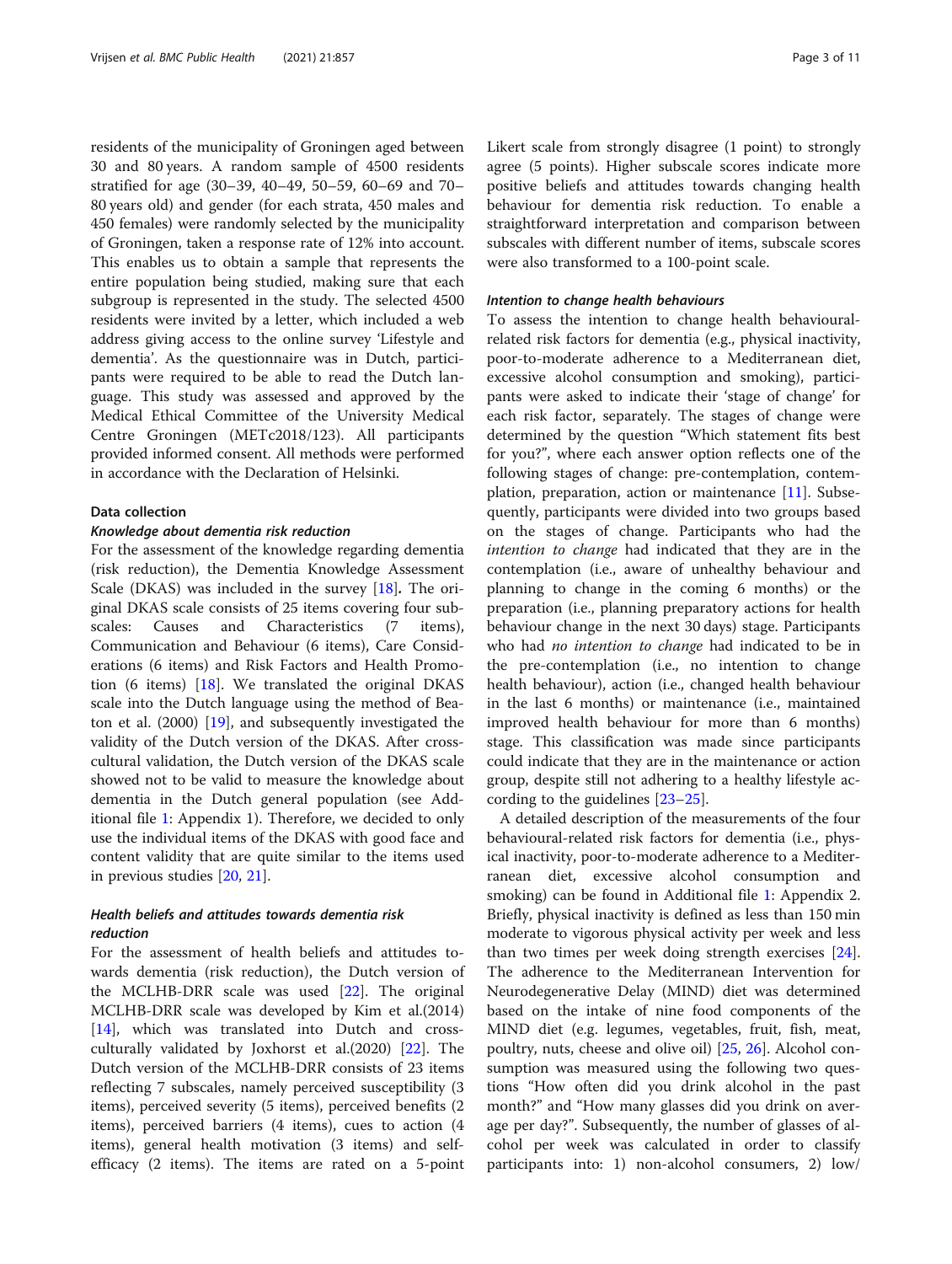moderate alcohol consumers or 3) excessive alcohol consumers. Excessive alcohol consumers are defined as people who drink on average more than one glass of alcohol per day or binge drink (more than three glasses alcohol per occasion for females and more than four glasses alcohol per occasion for males) [[23\]](#page-10-0). Further, smoking behaviour was assessed with the following two questions: "Did you smoke in the past month?" and "Have you ever smoked a full year?". Non-smokers are defined as people who never smoked for more than a year and also did not smoke in the past month. Current smokers are defined as people who reported smoking in the past month [\[27\]](#page-10-0). Ex-smokers are defined as people who reported smoking for more than 1 year in the past, but did not smoke in the past month.

#### Covariates

Age (in years) was included as a categorical variable in the analyses (30 to 45 years (young individuals), 45 to 65 years (middle-aged individuals) and 65 to 80 years (older individuals)). Sex was included as a dichotomous variable (male/female). Further, education is based on the question "What is your highest level of education?" [\[28](#page-10-0)]. Due to underrepresentation of lower education groups, highest level of education is used as a dichotomous variable (low to middle /high). Finally, employment (working for at least 1 hour per week) is included as a dichotomous variable (yes/no) [[29](#page-10-0)].

### Statistical analyses

The characteristics of the participants, including sociodemographic variables, knowledge about dementia risk reduction, the MCLHB-DRR subscale scores, health behaviour status and the intention to change health behaviours were explored using descriptive statistics. Differences between demographic subgroups on the MCLHB-DRR subscale scores and dementia knowledge statements were estimated using independent t-tests (normally distributed continuous variables; two groups), one-way ANOVA (normally distributed continuous variables; three or more groups) and Chi-squared tests (categorical variables) were used. A  $p$ -value < 0.05 was considered to be significant. Univariable (model 0) and multivariable logistic regression analyses were conducted, between the MCLHB-DRR subscale scores and the intention to change health behaviours (model 1), and subsequently adjusted for potential confounders age, sex, education and employment (model 2) among participants with unhealthy behaviours. Additionally, interaction effects between MCLHB-DRR subscale scores and the potential confounders were assessed. The associations were stratified if any interaction term was significant  $(p < 0.05)$  (model 3). Statistical analyses were performed using SPSS version 21 for Windows [\[30](#page-10-0)].

### Results

### Characteristics of the study population

From the 4500 selected eligible participants, 658 participants completed the survey, which resulted in a response rate of 15%. Three participants were excluded for erroneous outliners. After exclusion of these participants, the data of 655 participants were left for analysis (see the flowchart of participants recruitment in Additional file [1](#page-9-0): Appendix 3). The characteristics of the total study population are presented in Table 1.

### Knowledge about dementia and dementia risk reduction

In general, participants were not aware or had incorrect knowledge about dementia (risk reduction) (see Table [2](#page-4-0)). The majority of the participants (67.6%) believed that dementia is a normal part of the ageing process. Although the majority of the participants (62.3%) were aware of the possibility to reduce the risk of developing dementia by maintaining a healthy lifestyle, only 31.1% of the participants indicated high blood pressure as a risk factor for dementia. Moreover, 25.0% of the participants did not know whether it is possible to reduce the risk of developing dementia. Overall, highly educated participants were better informed about the risk factors for dementia (37% vs. 22%) and possibility for dementia risk reduction (68% vs. 54%), compared to low to middle educated participants. Older participants (16.8%) more often incorrectly believed that it is not possible to reduce

| <b>Table 1</b> Characteristics of the total study population* |  |
|---------------------------------------------------------------|--|
|---------------------------------------------------------------|--|

| <b>Characteristics</b>                     | Total study population ( $n =$ |
|--------------------------------------------|--------------------------------|
|                                            | 655)                           |
| Age in years, mean (SD)                    | 57.6 (13.4)                    |
| 30-45 years                                | 137 (21%)                      |
| 45–65 years                                | 303 (46%)                      |
| 65-80 years                                | 215 (33%)                      |
| Gender, female                             | 355 (54%)                      |
| Partner, yes                               | 488 (75%)                      |
| <b>Education</b>                           |                                |
| I ow to middle                             | 262 (40%)                      |
| High                                       | 393 (60%)                      |
| Employed, yes                              | 371 (57%)                      |
| Work hours, mean (SD)                      | 31.8 (11.7)                    |
| <b>Health behaviours</b>                   |                                |
| Physically inactive                        | 391 (60%)                      |
| Poor-to-moderate adherence to<br>MIND diet | 655 (100%)                     |
| Excessive alcohol user                     | 222 (34%)                      |
| Current smoker                             | 82 (13%)                       |

Abbreviations: N number, SD standard deviation; \*Noted in N (%) unless indicated otherwise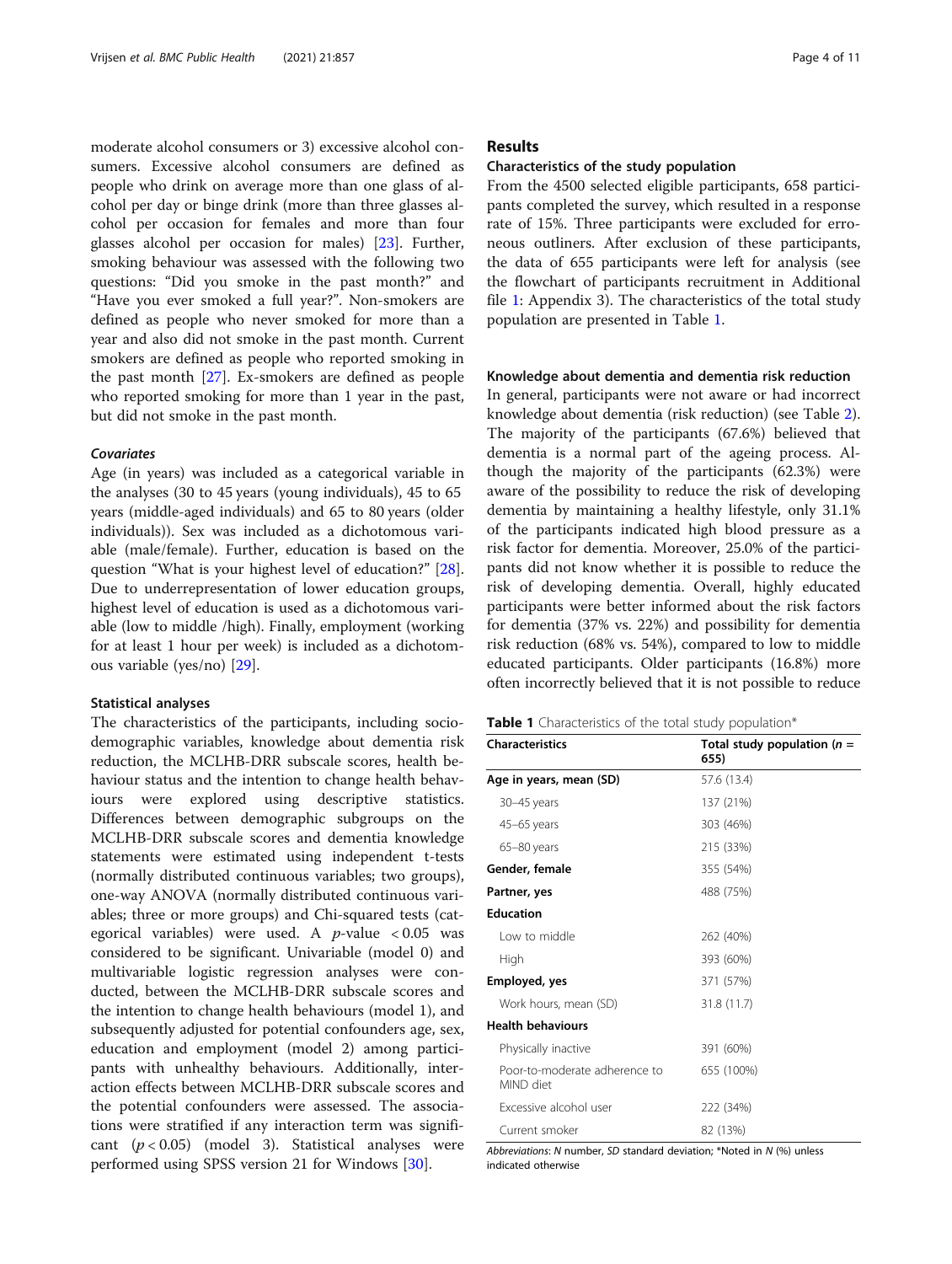<span id="page-4-0"></span>

|                                                          | process [FALSE] | Dementia is a normal part of the  | ageing          |         | (TRUE      |             | Maintaining a healthy lifestyle reduces the risk of<br>developing the most common forms of dementia |         |            | risk of developing dementia [TRUE] | Having high blood pressure increases a person's |                |
|----------------------------------------------------------|-----------------|-----------------------------------|-----------------|---------|------------|-------------|-----------------------------------------------------------------------------------------------------|---------|------------|------------------------------------|-------------------------------------------------|----------------|
|                                                          | False           | True                              | know<br>I don't | P value | False      | True        | don't know                                                                                          | P value | False      | True                               | I don't know                                    | <b>P</b> value |
| Total study population 179 (27.3%) 443 (67.6%) 33 (5.0%) |                 |                                   |                 |         | 83 (12.7%) | 408 (62.3%) | 164 (25.0%)                                                                                         |         | 91 (13.9%) | 204 (31.1%)                        | 360 (55.0%)                                     |                |
| Åge                                                      |                 |                                   |                 | 0.535   |            |             |                                                                                                     | 0.029   |            |                                    |                                                 | 0.106          |
| 30-45 years                                              | 36 (27.9%)      | 86 (66.7%) 7 (5.4%)               |                 |         | 7(5.4%)    | 83 (64.3%)  | 39 (30.2%)                                                                                          |         | 9 (7.0%)   | 44 (34.1%)                         | 76 (58.9%)                                      |                |
| 45-65 years                                              | 71 (25.2%)      | 200 (70.9%) 11 (3.9%)             |                 |         | 35 (12.4%) | 178 (63.1%) | 69 (24.5%)                                                                                          |         | 40 (14.2%) | 85 (30.1%)                         | 157 (55.7%)                                     |                |
| 65-80 years                                              | 72 (29.5%)      | 157 (64.3%) 15 (6.1%)             |                 |         | 41 (16.8%) | 147 (60.2%) | 56 (23.0%)                                                                                          |         | 42 (17.2%) | 75 (30.7%)                         | 127 (52.0%)                                     |                |
| Sex                                                      |                 |                                   |                 | 0.000   |            |             |                                                                                                     | 0.119   |            |                                    |                                                 | 0.530          |
| Male                                                     |                 | 106 (35.3%) 178 (59.3%) 16 (5.3%) |                 |         | 38 (12.7%) | 198 (66.0%) | 64 (21.3%)                                                                                          |         | 45 (15.0%) | 97 (32.3%)                         | 158 (52.7%)                                     |                |
| Female                                                   |                 | 73 (20.6%) 265 (74.6%) 17 (4.8%)  |                 |         | 45 (12.7%) | 210 (59.2%) | 100 (28.2%)                                                                                         |         | 46 (13.0%) | 107 (30.1%)                        | 202 (56.9%)                                     |                |
| Education                                                |                 |                                   |                 | 0.446   |            |             |                                                                                                     | 0.001   |            |                                    |                                                 | 0.000          |
| Low to middle                                            |                 | 78 (30.1%) 167 (64.5%) 14 (5.4%)  |                 |         | 44 (17.0%) | 141 (54.4%) | 74 (28.6%)                                                                                          |         | 48 (18.5%) | 56 (21.6%)                         | 155 (59.8%)                                     |                |
| High                                                     |                 | 101 (25.9%) 270 (69.2%) 19 (4.9%) |                 |         | 37 (9.5%)  | 264 (67.7%) | 89 (22.8%)                                                                                          |         | 41 (10.5%) | 146 (37.4%)                        | 203 (52.1%)                                     |                |
| Employment                                               |                 |                                   |                 | 0.141   |            |             |                                                                                                     | 0.361   |            |                                    |                                                 | 0.194          |
| Unemployed                                               |                 | 82 (28.9%) 183 (64.4%) 19 (6.7%)  |                 |         | 42 (14.8)  | 173 (60.9%) | 69 (24.3%)                                                                                          |         | 43 (15.1%) | 78 (27.5%)                         | 163 (57.4%)                                     |                |
| Employed                                                 | 97 (26.1%)      | 260 (70.1%) 14 (3.8%)             |                 |         | 41 (11.1%) | 235 (63.3%) | 95 (25.6%)                                                                                          |         | 48 (12.9%) | 126 (34.0%)                        | 197 (53.1%)                                     |                |
| "Values presented in N (%)                               |                 |                                   |                 |         |            |             |                                                                                                     |         |            |                                    |                                                 |                |

Table 2 Differences in knowledge about dementia risk reduction between demographic subgroups\* Table 2 Differences in knowledge about dementia risk reduction between demographic subgroups\*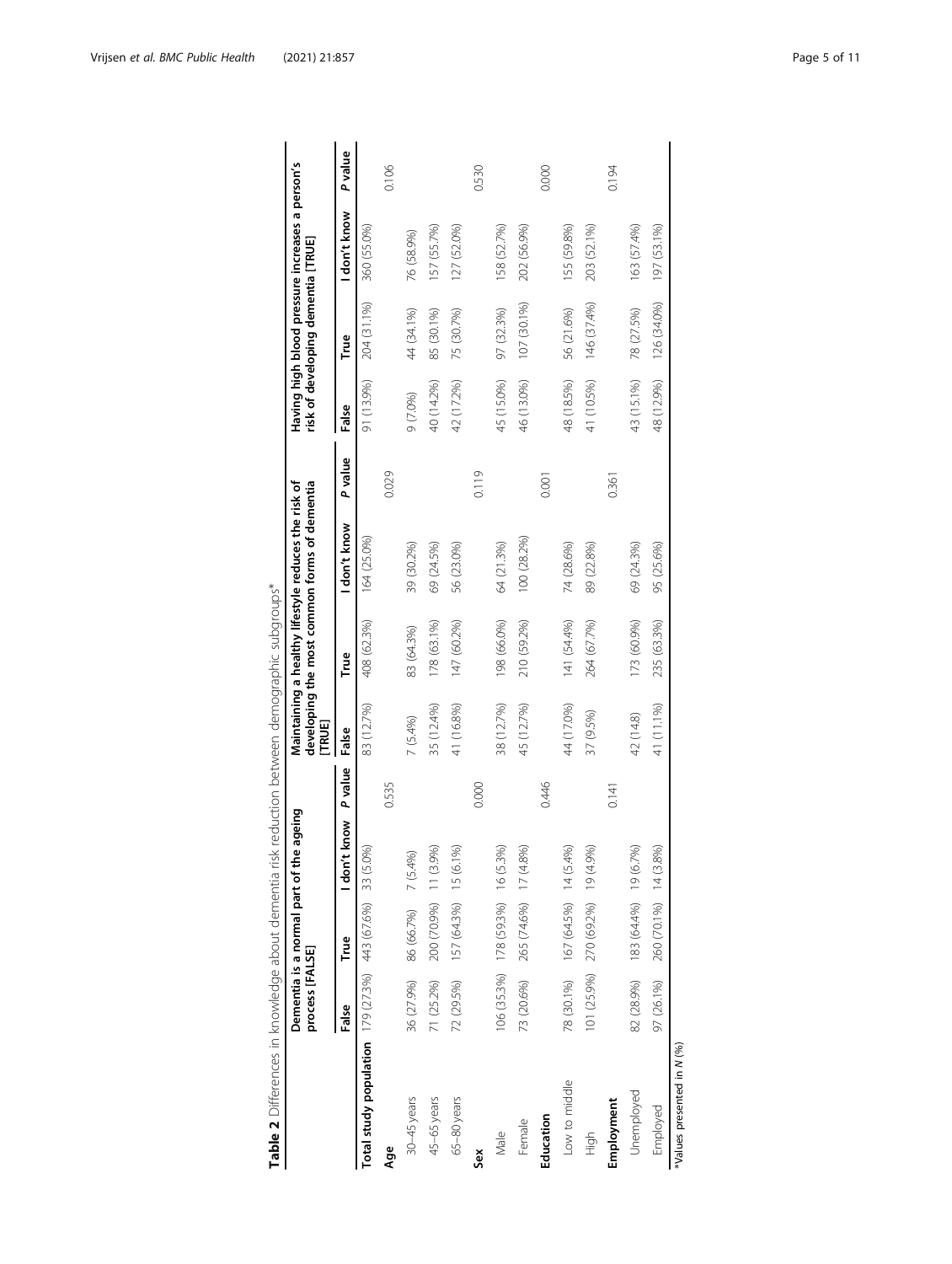<span id="page-5-0"></span>

|                           |               |       | Table 3 MCLHB-DRR subscale scores for different demographic subgroups* |            |                                                                                                      |            |                                           |            |                                       |            |                                                  |            |                                                       |             |
|---------------------------|---------------|-------|------------------------------------------------------------------------|------------|------------------------------------------------------------------------------------------------------|------------|-------------------------------------------|------------|---------------------------------------|------------|--------------------------------------------------|------------|-------------------------------------------------------|-------------|
| Characteristics Perceived | (range: 3-15) | 4     | susceptibility value severity (range:<br>Perceived<br>$5 - 25$         | value<br>á | benefits (range:<br>Perceived<br>$2 - 10$                                                            | value<br>¢ | barriers (range:<br>Perceived<br>$4 - 20$ | value<br>ć | action (range:<br>Cues to<br>$4 - 20$ | value<br>4 | motivation (range:<br>General health<br>$3 - 15$ | value<br>4 | Self-efficacy<br>(range: 2-<br>$\widehat{\mathsf{d}}$ | value<br>b. |
| Total study<br>population | 8.0 (2.3)     |       | 13.9(3.7)                                                              |            | 6.4(1.8)                                                                                             |            | 8.0 (2.5)                                 |            | 10.2(3.1)                             |            | (0.10, 811)                                      |            | 5.8 (1.7)                                             |             |
| Age                       |               | 0.095 |                                                                        | 0.001      |                                                                                                      | 0.000      |                                           | 0.041      |                                       | 0.642      |                                                  | 0.054      |                                                       | 0.000       |
| 30-45 years               | 8.3 (2.4)     |       | 13.0 (3.6)                                                             |            | 7.0 $(1.7)$                                                                                          |            | 8.4 (2.7)                                 |            | 10.2(3.4)                             |            | 11.5(1.8)                                        |            | 6.4(1.6)                                              |             |
| 45-65 years               | 8.0 (2.4)     |       | 13.9 (3.6)                                                             |            | 6.3 (1.8)                                                                                            |            | 7.9 (2.4)                                 |            | 10.3(3.3)                             |            | 11.8(1.8)                                        |            | 5.8 (1.7)                                             |             |
| 65-80 years               | 7.7 (2.2)     |       | 14.5(3.8)                                                              |            | 6.0(1.7)                                                                                             |            | 7.7 (2.4)                                 |            | 10.0(2.7)                             |            | 12.0 (2.0)                                       |            | 5.4 (1.5)                                             |             |
| Sex                       |               | 0.068 |                                                                        | 0.022      |                                                                                                      | 0.657      |                                           | 0.603      |                                       | 0.520      |                                                  | 0.283      |                                                       | 0.382       |
| Male                      | 7.8 (2.4)     |       | 13.5 (3.8)                                                             |            | 6.4 (1.9)                                                                                            |            | 7.9 (2.5)                                 |            | 10.1(3.2)                             |            | (6.1) 7.11                                       |            | 5.9 (1.9)                                             |             |
| Female                    | 8.1 (2.2)     |       | 14.2(3.6)                                                              |            | 6.3(1.7)                                                                                             |            | 8.0 (2.6)                                 |            | 10.3(3.1)                             |            | $(0.1)$ $(0.1)$                                  |            | 5.8 (1.5)                                             |             |
| Education                 |               | 0.525 |                                                                        | 0.827      |                                                                                                      | 0.023      |                                           | 0.008      |                                       | 0.804      |                                                  | 0.356      |                                                       | 0.000       |
| Low to<br>middle          | 8.0 (2.3)     |       | 13.9 (3.9)                                                             |            | 6.2 (1.8)                                                                                            |            | 8.3 (2.4)                                 |            | 10.1(3.0)                             |            | 11.9 (1.9)                                       |            | 5.5 (1.6)                                             |             |
| High                      | 7.9 (2.3)     |       | 13.9 (3.6)                                                             |            | 6.5 $(1.7)$                                                                                          |            | 7.7 (2.6)                                 |            | 10.2(3.2)                             |            | (1.8(1.9)                                        |            | 6.0 (1.7)                                             |             |
| Employment <sup>†</sup>   |               | 0.824 |                                                                        | 0.013      |                                                                                                      | 0.048      |                                           | 0.241      |                                       | 0.897      |                                                  | 0.253      |                                                       | 0.002       |
| Unemployed 8.0 (2.3)      |               |       | 14.3(3.7)                                                              |            | 6.2(1.7)                                                                                             |            | 7.8 (2.4)                                 |            | 10.2(2.9)                             |            | 11.9 (2.0)                                       |            | 5.6 (1.6)                                             |             |
| Employed                  | 7.9 (2.4)     |       | 13.6 (3.7)                                                             |            | 6.5(1.8)                                                                                             |            | 8.1 (2.6)                                 |            | 10.2(3.3)                             |            | 11.7(1.8)                                        |            | 6.0 (1.7)                                             |             |
|                           |               |       | Abbreviations: MCLHB-DRR Motivation to Change Lifestyle and Hea        |            | lth Behaviour for Dementia Risk Reduction. *Values presented in mean (SD) unless indicated otherwise |            |                                           |            |                                       |            |                                                  |            |                                                       |             |

| i           |
|-------------|
|             |
| J           |
| ļ           |
| ī           |
| I           |
| J<br>ś      |
|             |
| i<br>1<br>١ |
| Ï           |
| ١           |
|             |
|             |
| Ç<br>١      |
| ţ           |
|             |
|             |
| I           |
| ļ           |
|             |
| ļ<br>Ĵ      |
|             |
| Ì<br>j<br>١ |
|             |
| I<br>١      |
| I           |
| í<br>Š      |
|             |
| Ò<br>۱      |
| ī           |
|             |
|             |
|             |
| ļ           |
| Ò           |
|             |
| ś           |
| j           |
| í           |
|             |
|             |
| ī           |
|             |
|             |
| I<br>١      |
|             |
|             |
|             |
| j<br>١      |
|             |
| ļ<br>J      |
| ś           |
| I<br>١      |
| j           |
| l           |
| I<br>١      |
|             |
| ¢<br>j      |
|             |
| Ó<br>١      |
| ţ<br>j      |
| Ï           |
| ١           |
|             |
|             |
|             |
| Ï           |
|             |
| I           |
|             |
| j           |
|             |
| l           |
| I           |
| I<br>۱      |
|             |
|             |
| l           |
| Ì           |
| Ï           |
|             |
|             |
|             |
|             |
| ť           |
|             |
| l<br>í<br>۱ |
|             |
|             |
|             |
|             |
| I           |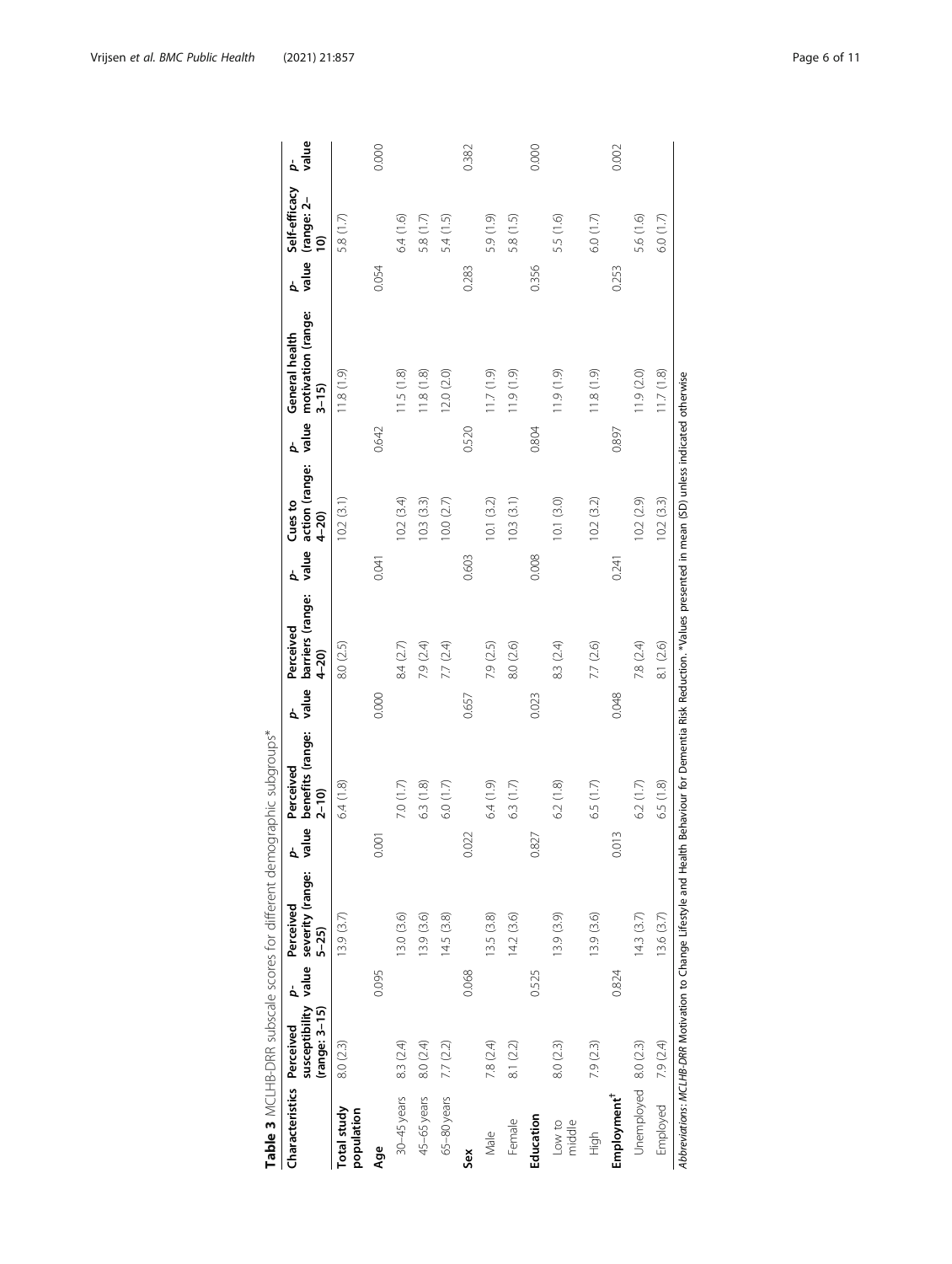the risk of developing dementia compared to the younger participants (5.4%).

### Health beliefs and attitudes towards dementia and dementia risk reduction

The MCLHB-DRR subscale scores are presented in Table [3](#page-5-0). The transformed subscale scores are presented in Fig. 1. In general, the study population had relatively high general health motivation and perceived benefit scores. However, relatively low perceived susceptibility, perceived severity, cues to action and self-efficacy scores (< 50 points on a 100-point scale) were found. Older, female and unemployed participants had higher scores on perceived severity compared to the younger, male and employed participants. Whereas, the younger, highly educated and employed participants had higher scores on perceived benefits and self-efficacy. The younger and low to middle educated participants also perceived more barriers compared to older and highly educated participants.

### The intention to change health behaviours

Characteristics of the subpopulations with unhealthy behaviours (i.e., physical inactivity, poor-to-moderate adherence to the MIND diet, excessive alcohol consumption and smoking) are presented in Table [4](#page-7-0). More than half of the participants (60%) were physically inactive, and only 32% of them had the intention to change their physical activity. None of the participants completely adhered to the MIND-diet and only 18% had

the intention to change their diet. Further, 34% of the participants were excessive alcohol consumers of whom 29% had the intention to change their alcohol consumption. Finally, 13% of the participants were currently smoking and the majority (59%) of the smokers had the intention to change their smoking behaviour. The characteristics of participants stratified by health behaviour status are presented in Additional file [1:](#page-9-0) Appendix 4.

In Table [5](#page-7-0), the results of the final multivariable regression analyses investigating the association between health beliefs and attitudes towards dementia (risk reduction) and the intention to change health behaviours among participants with unhealthy behaviours are presented (see Additional file [1](#page-9-0): Appendix 5 for the results of all analyses, including univariable regression analyses). Physically inactive individuals who had relatively high perceived benefits ( $OR = 1.33$ ,  $95\%$ -CI:1.11–1.58) or cues to action scores ( $OR = 1.13$ ,  $95% - CI:1.03 - 1.24$ ) had more often the intention to change physical activity, than those who had lower scores for perceived benefits or cues to action. Individuals with high perceived barriers scores had more often the intention to change their diet  $(OR = 1.10, 95\% - CI:1.01 - 1.21)$ . In addition, less educated individuals with high perceived benefits scores had less often the intention to change their diet ( $OR = 0.78$ , 95%-CI:0.60–0.99), while higher educated individuals with high perceived benefits scores had more often the intention to change their diet  $(OR = 1.41, 95\% \text{-}CI:1.12-$ 1.78). Excessive alcohol consumers with relatively high perceived benefits (OR =  $1.30$ ,  $95\%$ -CI: $1.00-1.69$ ) or cues

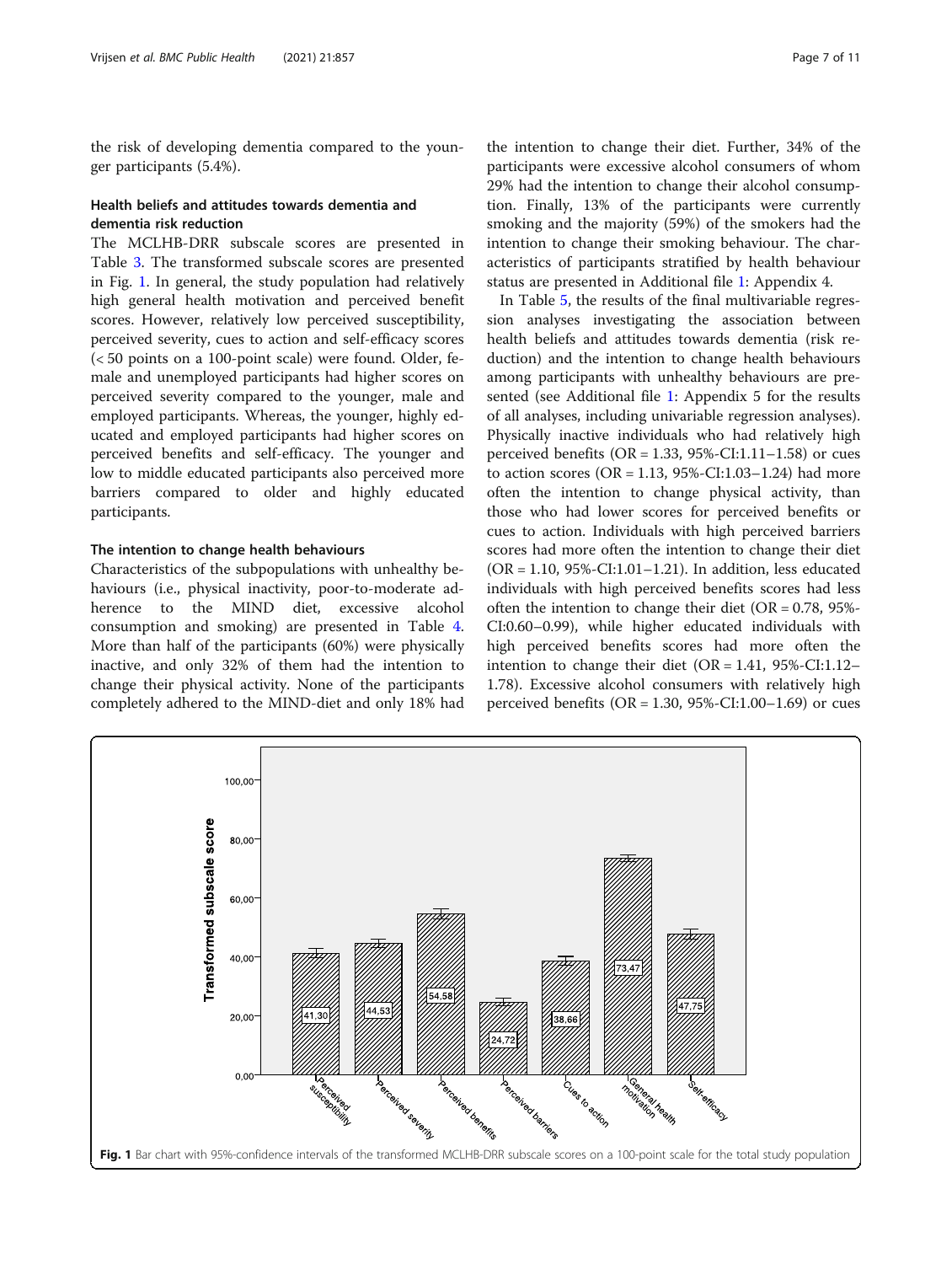|                                  |                           | Physical inactivity $(N = 391)$<br>Poor-to-moderate<br>adherence to MIND diet<br>$(N = 655)$ |                           |                        | <b>Excessive alcohol</b><br>consumption $(N = 222)$ |                        |                           | Smoking $(N = 82)$     |
|----------------------------------|---------------------------|----------------------------------------------------------------------------------------------|---------------------------|------------------------|-----------------------------------------------------|------------------------|---------------------------|------------------------|
|                                  | No intention<br>to change | Intention to<br>change                                                                       | No intention<br>to change | Intention to<br>change | No intention<br>to change                           | Intention to<br>change | No intention<br>to change | Intention to<br>change |
| $\mathcal N$                     | 264 (68%)                 | 127 (32%)                                                                                    | 535 (82%)                 | 120 (18%)              | 157 (71%)                                           | 65 (29%)               | 34 (41%)                  | 48 (59%)               |
| Age in years, mean<br>(SD)       | 59.8 (12.3)               | 54.8 (13.3)                                                                                  | 58.6 (13.1)               | 52.8 (13.7)            | 60.9(11.7)                                          | 54.7 (13.5)            | 59.7 (11.5)               | 52.4(12.1)             |
| Age                              |                           |                                                                                              |                           |                        |                                                     |                        |                           |                        |
| 30-45 years                      | 40 (53%)                  | 36 (47%)                                                                                     | 99 (72%)                  | 38 (28%)               | 18 (49%)                                            | 19 (51%)               | 4 (21%)                   | 15 (79%)               |
| 45-65 years                      | 126 (66%)                 | 64 (34%)                                                                                     | 244 (81%)                 | 59 (19%)               | 75 (72%)                                            | 29 (28%)               | 18 (40%)                  | 27 (60%)               |
| 65-80 years                      | 98 (78%)                  | 27 (22%)                                                                                     | 192 (89%)                 | 23 (11%)               | 64 (79%)                                            | 17 (21%)               | 12 (67%)                  | 6 (33%)                |
| Sex, female                      | 135 (64%)                 | 75 (36%)                                                                                     | 283 (80%)                 | 72 (20%)               | 56 (65%)                                            | 30 (35%)               | 14 (31%)                  | 31 (69%)               |
| Education                        |                           |                                                                                              |                           |                        |                                                     |                        |                           |                        |
| Low to middle                    | 120 (69%)                 | 53 (31%)                                                                                     | 206 (79%)                 | 56 (21%)               | 60 (82%)                                            | 13 (18%)               | 18 (44%)                  | 23 (56%)               |
| High                             | 144 (66%)                 | 74 (34%)                                                                                     | 329 (61%)                 | 64 (39%)               | 97 (65%)                                            | 52 (35%)               | 16 (39%)                  | 25 (61%)               |
| Employment, yes                  | 143 (62%)                 | 87 (38%)                                                                                     | 287 (77%)                 | 84 (23%)               | 79 (65%)                                            | 43 (35%)               | 21 (39%)                  | 33 (61%)               |
| Physically inactive              | $\qquad \qquad -$         |                                                                                              | 311 (80%)                 | 80 (20%)               | 87 (71%)                                            | 36 (29%)               | 24 (44%)                  | 31 (56%)               |
| Excessive alcohol<br>consumption | 86 (70%)                  | 37 (30%)                                                                                     | 181 (82%)                 | 41 (18%)               | $\qquad \qquad -$                                   |                        | 19 (46%)                  | 22 (54%)               |
| Smoking                          | 42 (76%)                  | 13 (24%)                                                                                     | 66 (80%)                  | 16 (20%)               | 28 (68%)                                            | 13 (32%)               |                           |                        |

### <span id="page-7-0"></span>Table 4 Characteristics of the four sub-populations with poor lifestyle habits stratified for the intention to change health behaviours\*

Abbreviations: SD standard deviation, N number; \*Values presented in N (%), unless indicated otherwise

| Table 5 The results of the multivariable logistic regression analyses investigating the association between MCLHB-DRR subscales |  |  |  |  |  |
|---------------------------------------------------------------------------------------------------------------------------------|--|--|--|--|--|
| and the intention to change health behaviours <sup>#</sup>                                                                      |  |  |  |  |  |

|                                               | Intention to change<br>physical activity( $n = 391$ ) | Intention to change<br>diet ( $n = 655$ ) | Intention to change alcohol<br>consumption ( $n = 222$ ) | Intention to change smoking<br>behaviour ( $n = 82$ ) |
|-----------------------------------------------|-------------------------------------------------------|-------------------------------------------|----------------------------------------------------------|-------------------------------------------------------|
| Independent variables                         | OR (95%-CI)                                           | OR (95%-CI)                               | OR (95%-CI)                                              | OR (95%-CI)                                           |
| Perceived susceptibility                      | 0.96(0.87;1.07)                                       | 1.00(0.91;1.11)                           | 0.97(0.84;1.14)                                          | 1.08(0.84;1.39)                                       |
| Perceived severity                            | 1.00(0.94;1.07)                                       | 1.04(0.97;1.10)                           | $0.97$ $(0.87;1.07)^*$                                   | 1.05(0.89;1.24)                                       |
| Perceived benefits                            | 1.33(1.11;1.58)                                       | $1.07$ (0.91;1.26)*                       | 1.30 (1.00;1.69)                                         | 0.88(0.58;1.34)                                       |
| Perceived barriers                            | 1.03(0.93;1.13)                                       | 1.10(1.01;1.21)                           | 1.00(0.86;1.15)                                          | 0.78(0.63;0.98)                                       |
| Cues to action                                | 1.13(1.03;1.24)                                       | 1.06(0.98;1.16)                           | 1.17 (1.02;1.35)                                         | 1.19(0.93;1.52)                                       |
| General health<br>motivation                  | 1.14(0.99;1.30)                                       | 0.97(0.98;1.16)                           | 1.05(0.86;1.27)                                          | 1.01(0.78;1.33)                                       |
| Self-efficacy                                 | 0.93(0.78;1.10)                                       | 1.05(0.89;1.24)                           | 0.88(0.68;1.14)                                          | 0.89(0.54;1.46)                                       |
| Female (ref: male)                            | 1.24(0.77;1.98)                                       | 1.23 (0.80;1.88)                          | 1.59 (0.83;3.06)                                         | 3.95 (1.14;13.73)                                     |
| Age, 45-65 years (ref: 30-<br>45 years)       | 0.55(0.30;1.00)                                       | $0.66$ $(0.40;1.10)$                      | 0.46(0.19;1.08)                                          | 0.19(0.04;0.97)                                       |
| Age, 65-80 years (ref: 30-<br>45 years)       | 0.38(0.16;0.91)                                       | 0.45(0.21;0.97)                           | 0.40(0.12;1.34)                                          | 0.05(0.01;0.40)                                       |
| Education high (ref:<br>education low-middle) | 0.97(0.60;1.58)                                       | 0.56(0.36;0.87)                           | 2.23 (1.03;4.84)                                         | 1.54 (0.48;4.91)                                      |
| Employed (ref:<br>unemployed)                 | 1.27(0.67;2.41)                                       | 1.60 (0.90;2.84)                          | 1.16 (0.46;2.96)                                         | 1.05(0.30;3.73)                                       |

Abbreviations: OR odds ratio, CI confidence interval; # adjusted for age, sex, educational level, employment and other MCLHB-DRR subscales \*see Additional file [1](#page-9-0): Appendix 5 for the stratified results, due to a significant interaction term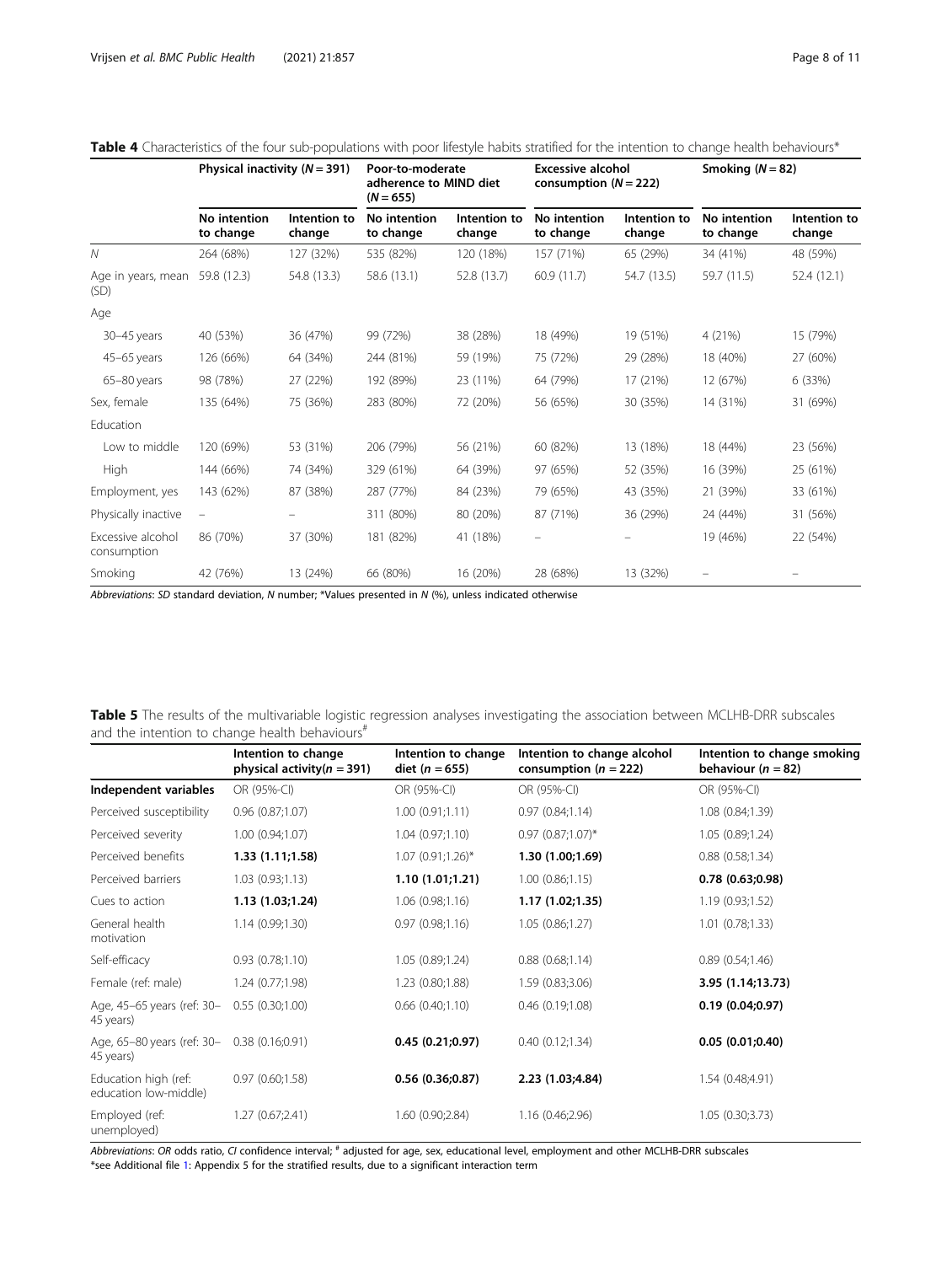to action scores  $(OR = 1.17, 95\% - CI:1.02 - 1.35)$ , had more often the intention to change their alcohol consumption behaviour. Younger excessive alcohol consumers with a relatively high perceived severity scores had more often the intention to change their alcohol consumption behaviour (OR = 2.70, 95%-CI:1.04–6.97), while the opposite is true for middle-aged excessive alcohol consumers  $(OR = 0.81, 95\% - CI: 0.67 - 0.99)$ . Finally, smokers who perceived more barriers had less often the intention to change their smoking behaviour ( $OR = 0.78$ , 95%-CI:0.63–0.98). Overall, older individuals were less likely to change their health behaviour.

### **Discussion**

This study shows that the knowledge about dementia (risk reduction) is poor among the Dutch general population. In addition, older participants perceived dementia as a more severe disease compared to younger participants, but they perceived less benefits and barriers of performing health-enhancing behaviour for dementia risk reduction and had less confidence in their ability to perform the desired behaviour. Highly educated participants perceived less barriers and more benefits, but also had more confidence in their ability to perform the desired behaviour compared to less educated participants. Furthermore, a large proportion of the participants had an unhealthy behaviour, of which only a small proportion had the intention to change health behaviour. Perceived benefits and cues to action were associated with the intention to change physical activity and alcohol consumption. Among younger excessive alcohol consumers, also perceived severity was associated with the intention to change alcohol consumption. Perceived barriers were associated with the intention to change diet. Among highly educated participants, also perceived benefits were associated with the intention to change diet, but inversely associated among the less educated participants. Smokers who perceived more barriers to change their smoking behaviour were less likely to have the intention to change this behaviour.

### Knowledge about dementia and dementia risk reduction

A large proportion of the participants was unaware or had insufficient knowledge about dementia (risk reduction), especially older and less educated individuals. For instance, the majority (62%) of the participants had the misconception that dementia is a normal part of the ageing process. This percentage is slightly higher compared to the findings of previous studies over the world, where nearly half of the participants (median 48%, range 39– 75%; 13 studies) believed that dementia is a normal part of ageing [\[6\]](#page-10-0). Further, although 68% of the participants were aware of the possibility to reduce dementia risk by maintaining a healthy lifestyle, still a considerable proportion of the participants (25%) did not know whether it is possible to reduce dementia risk and only around a third (31%) of the participants indicated high blood pressure as a risk factor for dementia. These findings are quite similar to the findings of a recent survey conducted in the Netherlands [[7\]](#page-10-0).

### Health beliefs and attitudes towards dementia and dementia risk reduction

Older participants perceived dementia as a more severe disease compared to younger participants. This can be explained by the fact that dementia incidence increases with age and were therefore older individuals are more likely to know someone with dementia. On the other hand, older participants perceived less benefits, and barriers of performing health-enhancing behaviours and had less confidence in their ability to perform the desired behaviour compared to younger participants. This could suggest that older individuals may think that they benefit less from behavioural changes or do not benefit at all, reflecting the misconception that dementia is an inevitable age-related disease for which health behaviour changes might not be effective anymore to prevent of postpone cognitive decline. Further, highly educated participants perceived more benefits and less barriers to perform healthy behaviours and had more confidence in their ability to perform the desired behaviour. These findings are in line with previous findings [[15](#page-10-0), [20\]](#page-10-0). Only two previous studies reported MCLHB-DRR subscale scores reflecting the health beliefs and attitudes towards dementia (risk reduction) among the Australian (50 years and older) and Turkish (40 years and older) population [[14,](#page-10-0) [15](#page-10-0)]. In comparison to our study, these studies showed slightly higher scores on a number of subscales of the MCLHB-DRR scale. However, these differences in subscale scores are relatively small when taking into account the different scoring possibilities in the Australian, Turkish and Dutch version of the MCLHB-DRR (see Additional file [1](#page-9-0): Appendix 6). Furthermore, similarly to our study, they also found relatively high scores on perceived benefits and general health motivation.

### Intention to change health behaviours

Among participants with unhealthy behaviours, perceived benefits and cues to action were associated with the intention to change physical activity and alcohol consumption, and perceived barriers were associated with the intention to change diet and inversely associated with the intention to change smoking behaviour. Moreover, perceived severity was associated with the intention to change alcohol consumption among younger individuals and perceived benefits was associated with the intention to change diet among higher educated individuals. These findings suggest that providing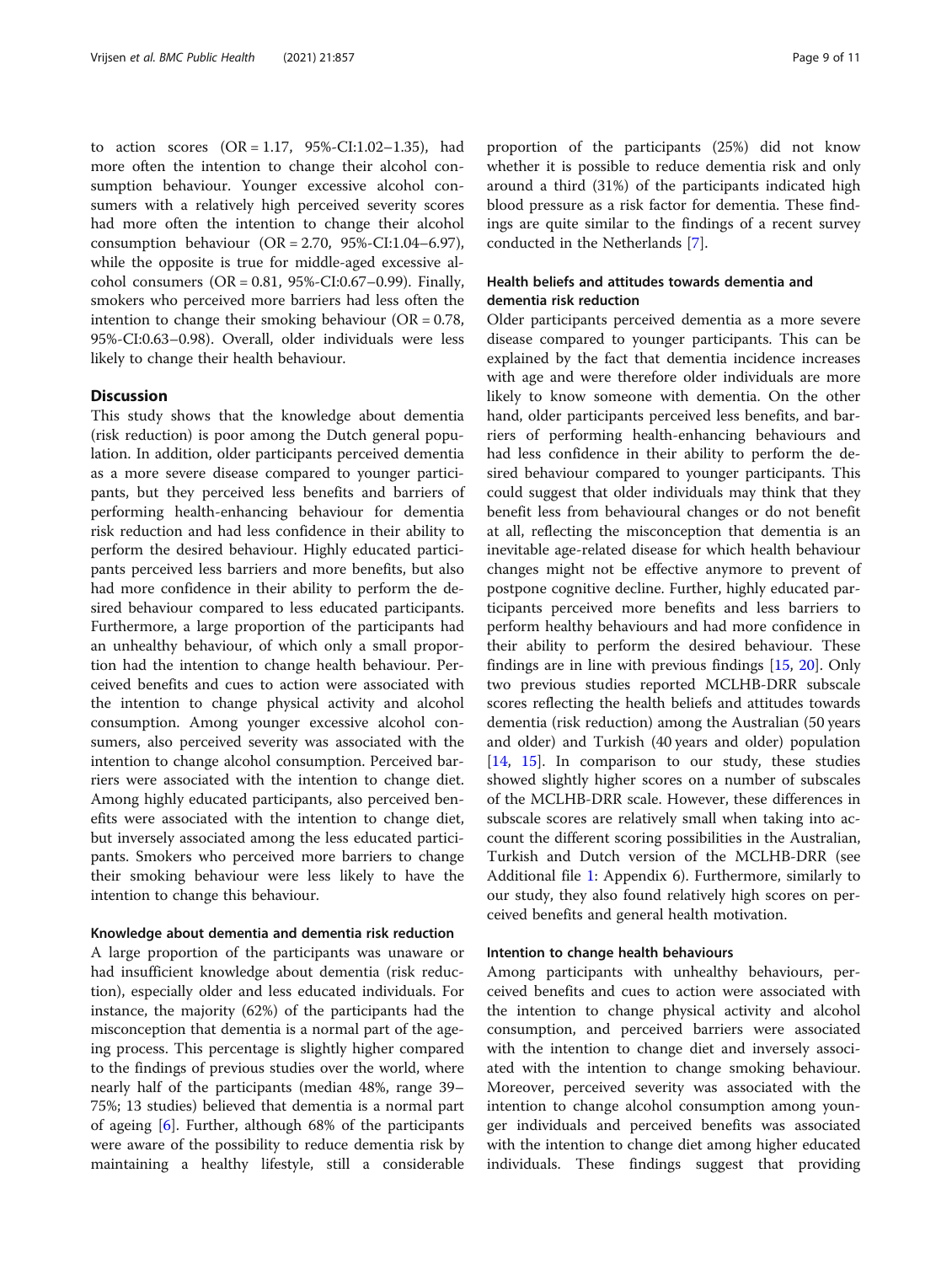<span id="page-9-0"></span>information about dementia symptoms and the benefits of health behaviour change for dementia risk reduction may enlarge the intention to change physical activity and alcohol consumption. In case of diet, we found that having more barriers could lead to the intention to change diet for reducing dementia risk. This is not what we would expect. However, this may also reflect that people are having problems (barriers) with changing their diet. A previous study has shown that healthy eating comes with a lot of barriers, such as time and taste related factors [\[31\]](#page-10-0). Therefore, individuals who are taking preparatory actions in order to improve their diet might experience more barriers compared to individuals who do not have the intention to change their diet. Among higher educated individuals, we found that perceiving more benefits of changing lifestyle for dementia risk reduction could lead to the intention to change diet, while the opposite is true for lower educated individuals. These results could indicate that lower educated individuals might think that they have a healthy diet and do not need to change their diet. Therefore, education about a healthy diet is important, especially among the lower educated individuals. Further, we found that having less barriers could lead to the intention to change smoking behaviour for reducing dementia risk. Therefore, interventions to change smoking behaviour should focus more on lowering the barriers to enhance the intention to change smoking behaviour. More research is needed to get insight in the specific barriers for changing smoking behaviour. In general, our findings are consistent with previous studies [\[16](#page-10-0), [17](#page-10-0)].

### Strengths and limitations

This is the first study that investigated the health beliefs and attitudes towards dementia (risk reduction) in the Dutch general population. A major strength of this study was the stratified random sample and its adequate sample size of 655 participants. This study had, however, certain limitations. First, the response rate was relatively low (17%), despite several attempts to increase the response rate (i.e., an easily accessible link to the survey, lottery to win a voucher and an offer to receive the findings of the survey). Furthermore, 60% of our study population consisted of highly educated individuals, which is a representative sample of the municipality of Groningen, but not for the Dutch general population. Further, it might not be clear to which behavioural changes participants were referring to when completing the MCLHB-DRR questionnaire. For instance, with the statement 'Changing my lifestyle and health habits can help me reduce my chance of developing dementia', participants could refer to a specific health behaviour, for example smoking or physical activity. Participants possibly did not even know whether and which health behaviours are important risk factors for dementia.

#### Implications

The findings of this study indicate that individuals' knowledge, health beliefs and attitudes towards dementia (risk reduction) need to be improved, which can be done in several ways. First, especially younger individuals should become more aware of the symptoms and severity of dementia. For example, by creating a more dementia friendly society in which lessons are given on what dementia is, what difficulties patients with dementia may experience and how this affects their families. This may help younger individuals to acknowledge the importance of a healthy lifestyle for reducing the risk of developing dementia later in life. Second, the perceived benefits of health behaviour change should be emphasized, especially among older and less educated individuals. This may help to motivate these individuals to adopt a healthier lifestyle in order to reduce their dementia risk. Finally, further research should explore the perceived barriers to change their smoking behaviour and diet and the cues to action to change their physical activity and alcohol consumption.

### Conclusions

This study shows that the knowledge, health beliefs and attitudes towards dementia and dementia risk reduction among the Dutch general population is not sufficient to support dementia risk reduction. More education about dementia and dementia risk reduction is needed to improve the knowledge, health beliefs and attitudes towards dementia and dementia risk reduction in order to change health behaviour. Future research should investigate the effectiveness of dementia prevention campaigns aimed to improve the knowledge, beliefs and attitudes toward dementia (risk reduction) and the intention and actual change of health behaviours.

#### Abbreviations

HBM: Health Belief Model; MCLHB-DRR: Motivation to Change Lifestyle and Health Behaviours for Dementia Risk Reduction; DKAS: Dementia Knowledge Assessment Scale; MIND: diet Mediterranean Intervention for Neurodegenerative Delay diet; OR: Odds Ratio

#### Supplementary Information

The online version contains supplementary material available at [https://doi.](https://doi.org/10.1186/s12889-021-10913-7) [org/10.1186/s12889-021-10913-7.](https://doi.org/10.1186/s12889-021-10913-7)

Additional file 1: Appendix 1. Validation of the Dutch version of the DKAS scale. **Appendix 2.** Measurements of lifestyle related risk factors of dementia. **Appendix 3.** Flowchart of potential participants selected and stratified by age and sex. **Appendix 4.** Characteristics of participants stratified by health behaviour status. Appendix 5. Summary of the results of the univariable and multivariable regression analyses. Appendix 6. Comparison of MCLHB-DRR scale scores.

#### Acknowledgements

The authors would like to thank the participants who have helped us make this research possible.